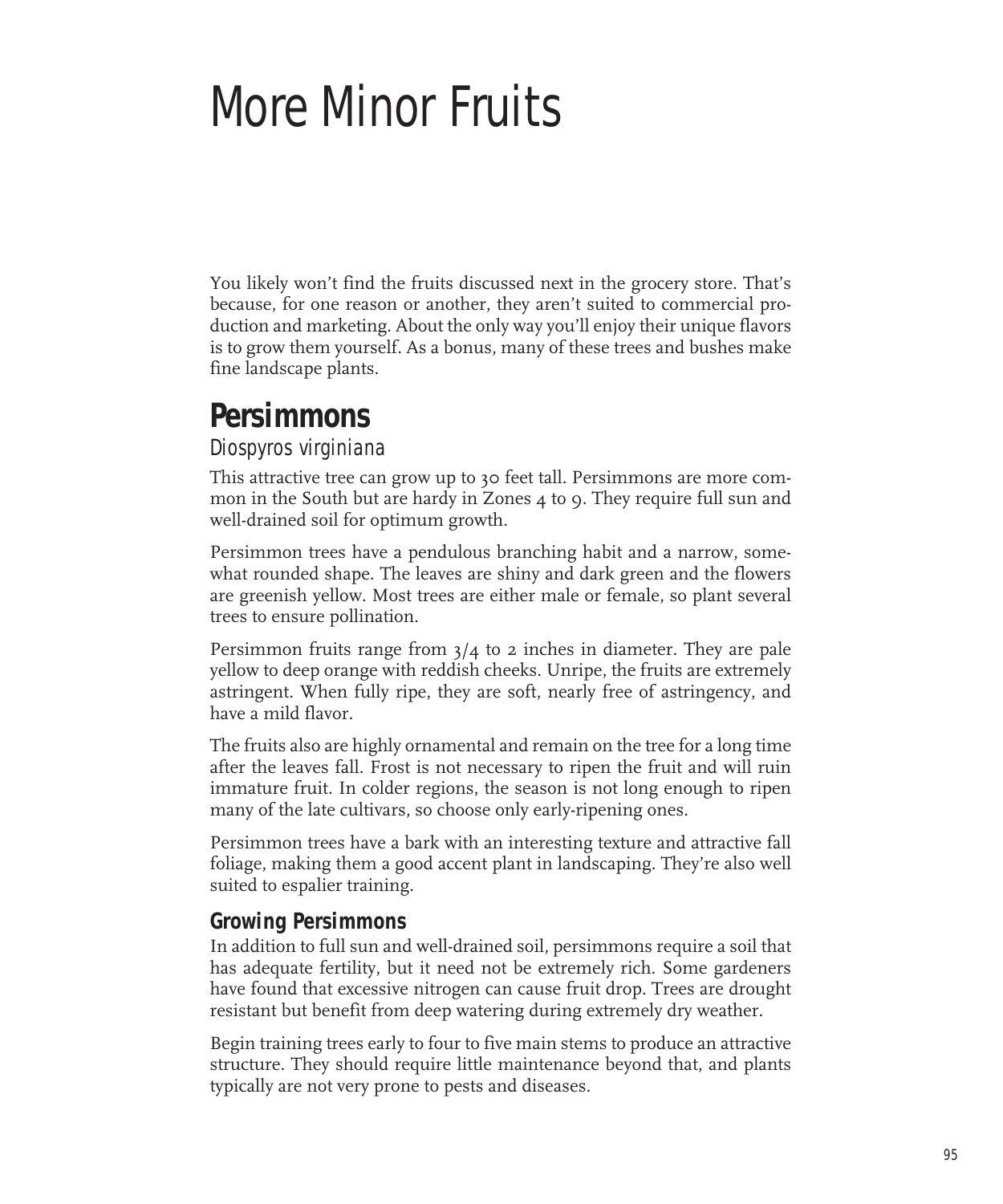American types are hardier and better adapted to cold climates than Asian types. But they still benefit from planting in somewhat protected locations and perform best in milder parts of New York State. Cultivars include:

- **Garretson**—a superior cultivar for northern areas. Blooms are heavy and the fruit ripens in early October. The fruit, about  $1/2$  inches in diameter, is light orange with a reddish blush and it has tender skin and soft flesh.
- • **John Rick**—produces larger, more attractive fruit than Garretson.
- **Early Golden**—not as productive as some of the other cultivars, but fruit is of good quality.
- **Hicks** and **Juhl**—perform well but are not as good as Garretson.

See also California Rare Fruit Growers at www.crfg.org/pubs/ff/ persimmon.html

### **Pawpaws**

#### *Asimina triloba*

Pawpaws are small deciduous trees that are hardy in Zones 5 to 8 and usually grow 15 to 20 feet tall (up to 40 feet under ideal conditions). They are attractive, with large showy leaves and a pyramidal shape. Sometimes suckers form, creating a pawpaw thicket. Like persimmon trees, they are more commonly grown in the South.

Pawpaw flowers are maroon and inconspicuous, about  $1/2$  inches across, and appear in late May before the leaves expand. Depending on pollination, trees bear clusters of one to six fruits. The fruits are usually 4 to 6 inches long with thin green skin and whitish flesh.

Two unrelated pawpaws are required for successful pollination. Hand pollination can increase fruiting because bees show little interest in the flowers. Flies can pollinate pawpaw flowers, so some growers hang pieces of rotting meat from the plants to attract them.

When ripe, the fruits turn yellowish black, resembling overripe bananas in looks and texture and somewhat in flavor. The flesh is rich and sweet with a custard consistency, has a very distinctive flavor, and has many dark brown seeds about the size of lima beans. The fruits ripen from mid-September until frost. They are very perishable and too fragile for commercial handling. While usually eaten fresh, some gardeners dry or freeze them.

#### **Growing Pawpaws**

Pawpaws prefer full sun and fertile, moist but well-drained soil. They are difficult to transplant and should be moved to their final location while still small. Keep them weed-free, especially as they are getting established. They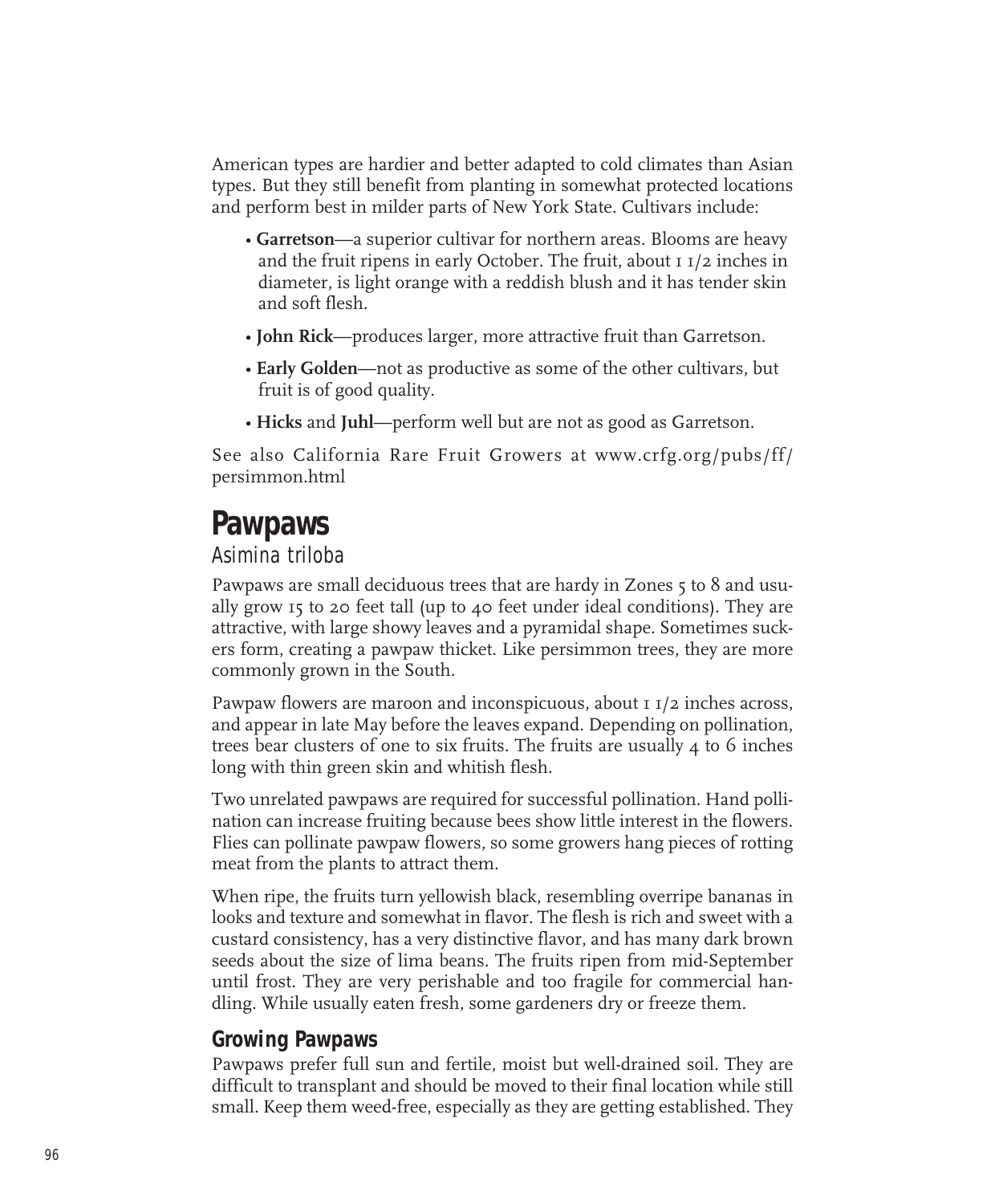are not as cold hardy or drought tolerant as persimmons. Water plants deeply during dry periods.

Insect pests and diseases are seldom a problem. The principal maintenance concern is removing suckers. If you want a single-stemmed plant, remove all the suckers as they appear. If you prefer a hedge or screen of pawpaw plants, allow them to grow. Suckering diminishes as the tree ages.

Some cultivars for New York home gardens include Davis, Sunflower, Taylor, and Taytwo. Seedlings are interesting to grow because of the variable fruit size and quality. Fruit from seedlings may fail to ripen before frost. You can harvest fruit before frost and allow it to ripen indoors. Select only dark-fleshed cultivars because white-fleshed fruit may be bitter.

See also: California Rare Fruit Growers at www.crfg.org/pubs/ff/pawpaw.html

Kentucky State University Pawpaw Planting Guide at www.pawpaw.kysu.edu /pawpaw/ppg.html

# **Mulberries**

*Morus* spp.

Mulberry trees are as ornamental as they are fruitful. The mulberry was once considered the "king of the tree crops." But its weedy invasiveness and soft fruit caused it to fall out of favor.

Mulberry flowers are small and inconspicuous. The fruits are numerous and resemble slender blackberries. They do not ripen all at once, but when they are ready they drop from the tree. They can be gathered by covering the ground with a sheet or canvas and shaking the tree. The fruits are used for jelly, wine, and desserts. The fruits also attract birds in large numbers and can be messy, making the tree unsuitable for public spaces. Plant mulberries to draw birds away from the fruit crops.

### **Growing Mulberries**

Mulberries are generally hardy in Zones 4 or 5 to 8. They perform best in full sun and good soils—but will tolerate part shade—and do surprisingly well on a wide range of adverse soil conditions, including thin, gravely soil; rocky slopes; dry, wet, or alkaline soils; and other difficult areas. This makes them well adapted for erosion control. They are easy to transplant and salt tolerant and produce fruit reliably in frost pockets and exposed areas.

Three species are commonly grown in the Northeast:

**Black mulberries** (*M. nigra*) produce the most flavorful fruit but are only adapted to the mildest parts of New York State (Zone 6 and warmer). They are native to western Asia.

Plant mulberries to draw birds away from other fruit crops.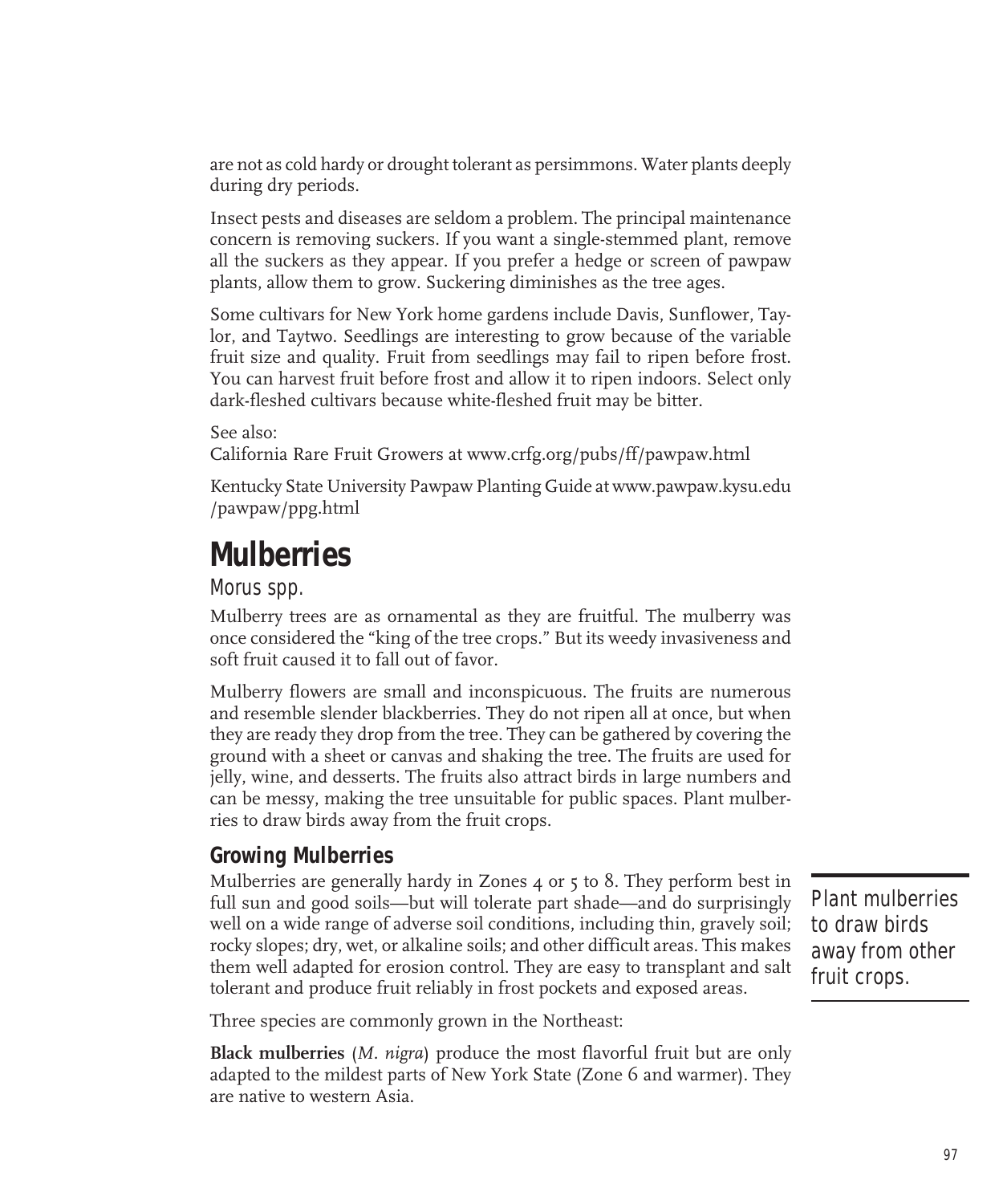**Red mulberries** (*M. rubra*) are hardier than black mulberries and may grow to become very large trees. These North American natives prefer deep, rich soils and are usually found on bottom lands and along streams. Young trees are not as hardy as older ones. Superior red mulberry selections include Hicks Everbearing, Johnson, Stubbs, Townsend, Illinois Everbearing, and Travis.

**White mulberries** (*M. alba*) are the most widely grown in New York State. Many cultivars have been selected for their foliage for silkworms (this species was originally imported from China to feed silkworms); several also have excellent fruit. New American is considered the best, but Trowbridge, Thorburn, and Victoria are very good. There is little cultivar development today. Seedlings are very variable in performance.

See also California Rare Fruit Growers at www.crfg.org/pubs/ff/ mulberry.html

### **Juneberries**

#### *Amelanchier* spp.

More than 25 species of Juneberries—also known as shadbush, Alleghany serviceberry, sugar pear, and Saskatoon—are native to North America. The fruit is technically a pome (like an apple), not a berry. These small trees grow up to 25 feet tall and are very attractive, with plentiful white flowers that bloom in late April to early May, usually showing before the fine-textured leaves fully develop. Juneberries have attractive gray bark, an upright branching habit that becomes horizontal with age, and showy red fall foliage. Use a dark background to emphasize these fine landscaping qualities.

The fruits are  $I/4$  to  $3/8$  inch in diameter and fleshy red, turning purplish blue to black. They are juicy with a mild flavor, ripening in late June. Birds are fond of Juneberries. Native Americans and early settlers gathered them and dried them for winter use. Juneberries are commonly used in pies and preserves, and lemon enhances their flavor.

### **Growing Juneberries**

Most Juneberries are hardy in Zones 3 to 9 (some are hardy in Zone 2) and grow well throughout most of New York State. They prefer full sun and acidic, moist, well-drained soil, but they will tolerate shade and a wide range of soil types. Red spider mites are an occasional pest problem on dry sites, and Juneberries are susceptible to common apple pests.

Naturalistic sites are ideal for Juneberries. They are difficult to train to a single stem. You can remove suckers to train to a single-stemmed small tree or leave them for a multistemmed shrubby effect. Otherwise, they require little or no pruning.

Shannon and Indian are very productive cultivars with large fruit. Smoky and Pembina have the best flavor. Success and Dwarf Mountain are common older cultivars.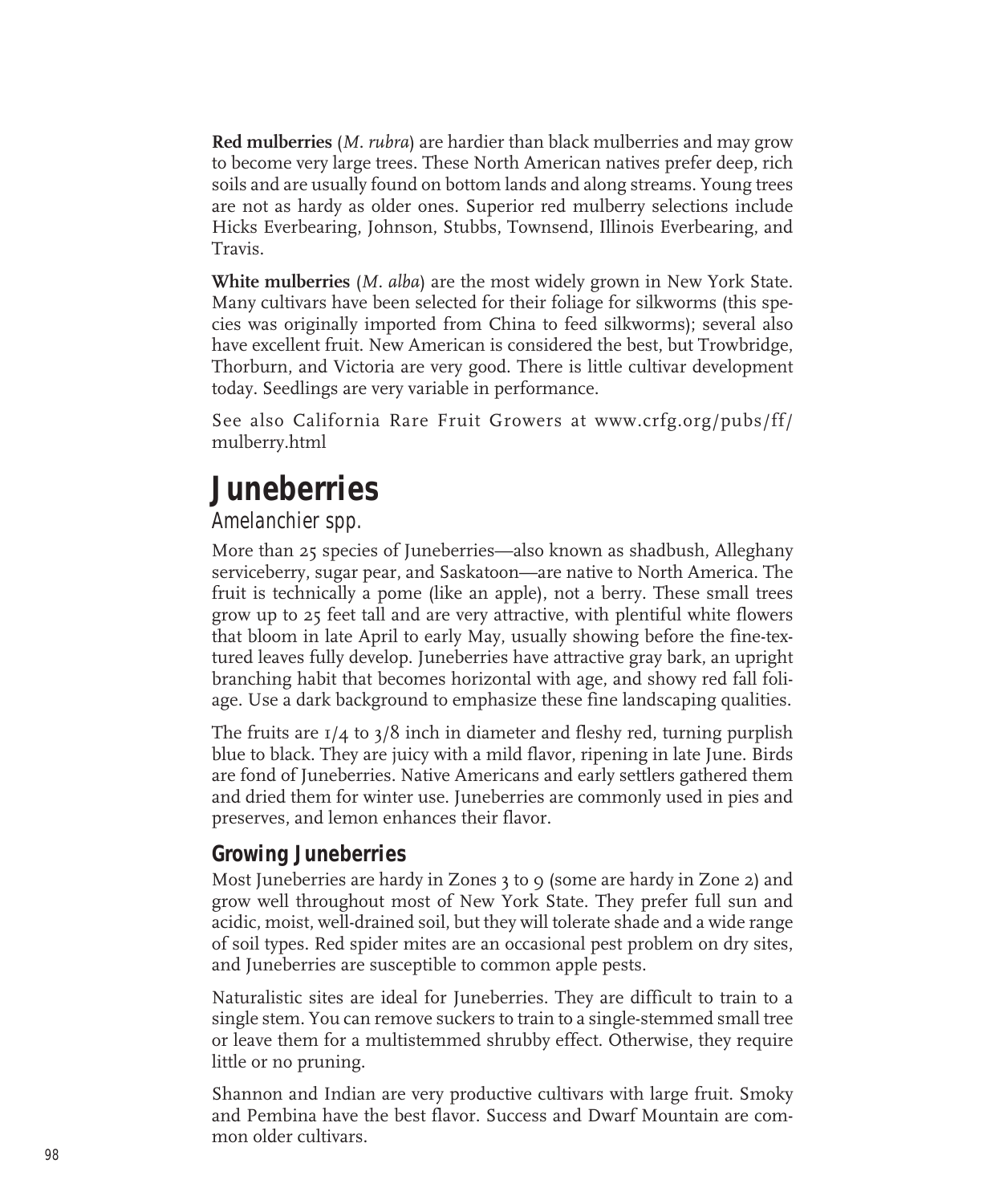# **Highbush Cranberries**

#### *Viburnum trilobum, Viburnum opulus* var. *americana*

Highbush cranberries (also known as American cranberry bush) are in the same family as elderberries. The size and color of the fruit are the only characteristics this species has in common with commercial cranberries.

Bushes grow to 15 feet tall and become rather formal and rounded in shape. They make a great hedge or privacy screen. The flowers are very small and white and are borne in large terminal cymes that are 3 to 4 inches across, similar to other ornamental viburnums. The fruits are 3/8 inch in diameter, showy red, and very persistent, remaining on the bushes well after frost and brightening the winter landscape. Harvest the fruits in late summer or fall to avoid astringency. Freezing and thawing softens the fruits, which are seldom eaten by birds. Use the fruits in jelly, preserves, or sauces.

### **Growing Highbush Cranberries**

Highbush cranberries are very winter hardy and grow well in Zones 2 to 7. They are easy to transplant, grow in both sun and partial shade, and perform well on a wide range of soils. They tend to decline if subjected to too much moisture stress.

Bushes require pruning only when they become overgrown. Make thinning cuts to remove larger, older stems at the base, and remove broken branches. Pests are usually not a problem. However, the bushes are among the viburnum species that are most susceptible to the viburnum leaf beetle, which has recently spread across most of New York State.

Most highbush cranberries are sold simply as the species, but some cultivars are available. Wentworth, Andrews, and Hahs were selected for their high-quality fruit.

*Viburnum opulus,* the European cranberry bush, is similar in appearance but has astringent fruits with large seeds and high acidity and is plagued by aphids. If you intend to eat the fruit, make sure that you only grow the American species.

# **Cornelian Cherries**

#### *Cornus mas*

Cornelian cherry is the only species of dogwood that produces edible fruit. It is a small, upright to spreading, 15- to 20-foot-tall tree that bears small yellow flowers very early—in late winter or early spring, before leaves develop. Flower buds are conspicuous and attractive in the winter, and the bark is flaky, exfoliating, and gray brown to brown. Foliage turns purplish red in the fall.

The fruits, about the size and shape of a medium-sized olive, ripen to a dark reddish maroon in late summer. They are delightful in jellies, tarts, and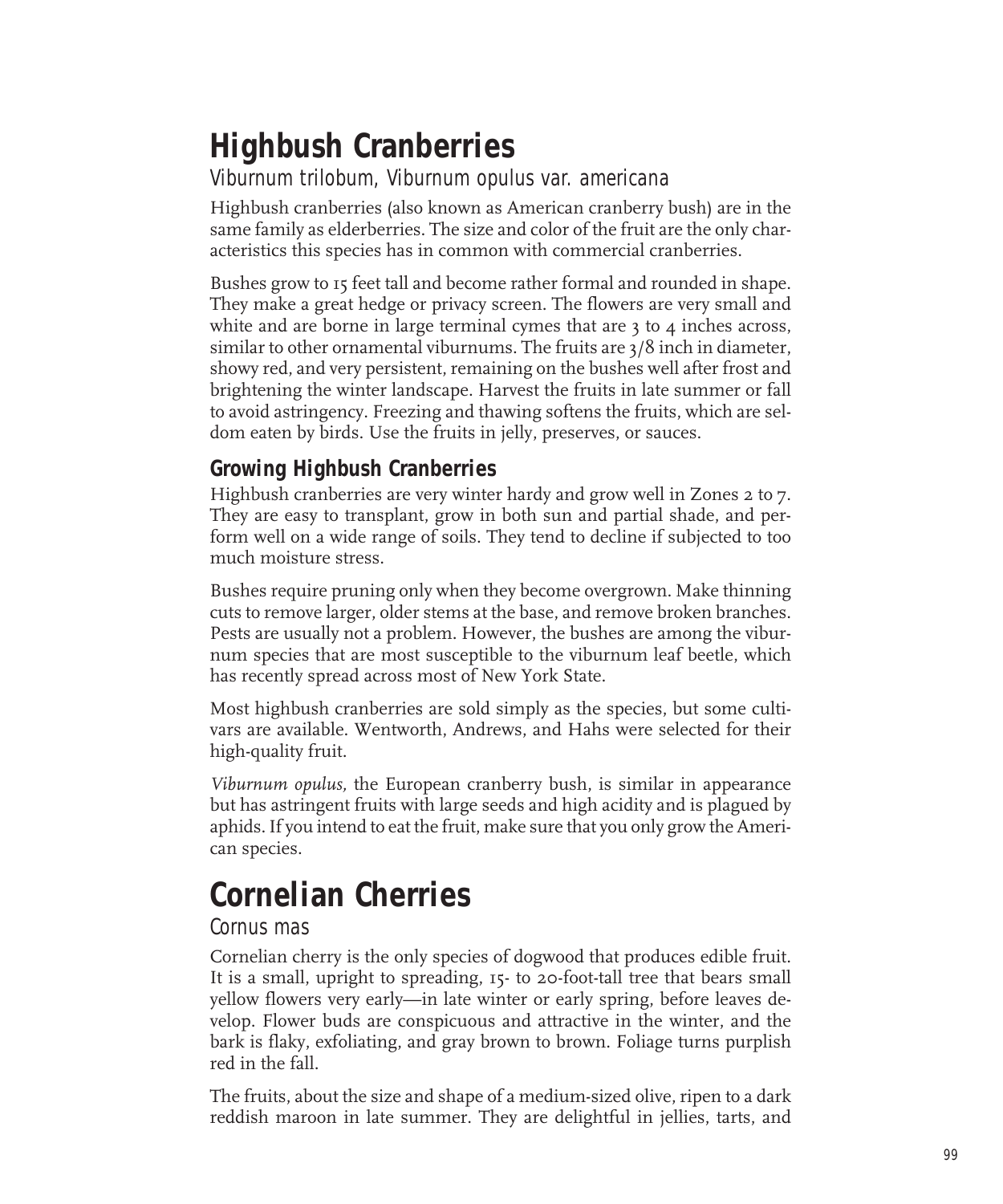sweetmeats and also are used to flavor sherbets and distilled spirits. Fruits contain twice the vitamin C by weight as oranges.

### **Growing Cornelian Cherries**

Cornelian cherries are hardy in Zones 5 to 8. They grow in full sun and partial shade and prefer fertile, well-drained soils but tolerate a wide range of soil types. They are easy to transplant when young but take a while to get established. Cornelian cherries tend to be multistemmed with branches to the ground, but they can be pruned and trained into single-stemmed trees. This tree is one of the few small landscape trees with edible fruit that you can plant in shady areas under large trees. Plants are usually pest-free.

Cultivars include Aureo-elegantissima, which has creamy-white variegated leaves; Flava, which has yellow fruits that are larger and sweeter than the other species; and Golden Glory, which has upright branching and bears large, abundant flowers and large red fruit.

# **Beach Plums**

#### *Prunus maritima*

Beach plums are stone fruits, related to other plums, cherries, and peaches. They are native shrubs common to coastal sand dunes from Maryland to southern Maine. Plants grow 4 to 10 feet tall and produce a profusion of white or pink flowers in mid-May, later than most other stone fruits.

The 1/2- to 1-inch diameter fruits ripen in late summer and are generally reddish to deep purple with a waxy bloom. They are quite acid with a crisp, tart, juicy flesh and a cherry-like pit and can be substituted for cherries or plums in recipes. Mostly wild-gathered fruits are used to make jams and jellies, which are often sold in resort areas along the coast.

Plants are often quite thorny and can be used as a low-growing hedge. Seaside plantings become gnarled and picturesque with age. The foliage is attractive, and the bark is dark and shiny.

### **Growing Beach Plums**

Grow beach plums as you would other stone fruit. While found almost exclusively on sandy soils in the wild, beach plums will tolerate heavier soils if they have good drainage. They require full sun and are hardy in Zones 3 to 7. Beach plums are popular for erosion control and seaside plantings because they tolerate sandy soil and salt spray. Tent caterpillars and brown rot are occasionally troublesome, and birds especially enjoy these fruits.

Cultivars are not easy to come by. Autum has a spreading, low-growing habit and produces a large annual crop with good-size, high-quality fruit. Stearns is a good ornamental with fruit that processes well. Northneck and Squibnocket are recommended as ornamentals and soil binders.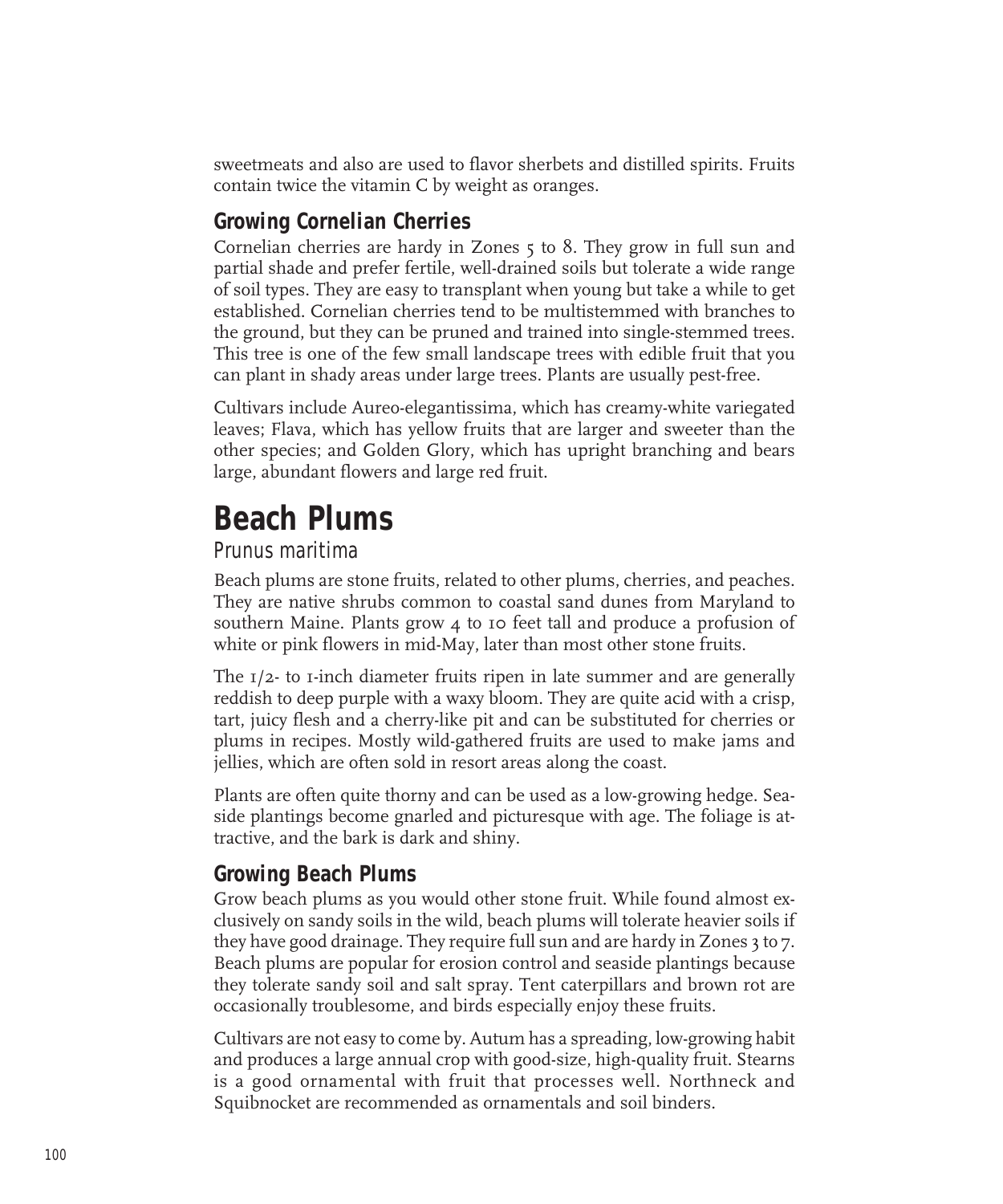Cornell researchers are working with growers to revitalize the once-vibrant beach plum industry. For more information, see www.beachplum. cornell.edu.

Other lesser-known *Prunus* species include:

**Western sand cherries** *(Prunus besseyi)***—**small, spreading shrubs that grow up to 4 feet tall and are hardy in Zones 3 to 6. This cultivar bears 1/2-inch white flowers in late April or early May that ripen into 3/4-inch purple-black fruits in late summer. The fruit is astrigent but sweet and used in jellies or jams and in combination with apples in pies. Plants are native to the Great Plains and very tolerant of dry, sandy soils.

**Nanking cherries** *(Prunus tomentosa)***—**an attractive, dense shrub from China that grows 6 to 10 feet tall and spreads to 15 feet. Also known as Manchu cherry, this species bears fragrant white flowers very early in the spring, which ripen into bright red fruit about half the size of a sour cherry. The fruits are covered with inconspicuous hairs and are juicy and slightly acid. Plants are very winter hardy and grow in Zones 2 to 7.

### **Buffaloberries**

### *Shepherdia agentea*

Also known as the silver buffaloberry, this thorny shrub or 6- to 10-foottall tree has an overall silvery or whitened appearance. The leaves are narrow and silvery white on both sides, and the flowers are very small and yellow and are borne on small branches. The scarlet to yellow fruits are borne in small clusters and vary in size from that of a currant to a small gooseberry. They ripen in July and may remain on the bushes until frost or later. Its silvery appearance and attractive fruit make this plant a pleasing ornamental.

Early settlers served the berries as a sauce with buffalo meat. They can be dried and stored or used in jellies, sauces, and conserves. Their agreeable flavor lends well to out-of-hand eating, but harvest is difficult due to the 1- to 2-inch thorns. Like legumes, these plants fix nitrogen from the atmosphere.

### **Growing Buffaloberries**

Plant buffaloberries in sites with full sun but cool northern exposures to delay flowering and avoid damage to flower buds by late spring frosts. Otherwise, the plant is very hardy, growing in Zones 3 to 7. While buffaloberries prefer moist, well-drained soil, they tolerate poor dry soils and a high pH quite well. Plants are slow growing.

To ensure successful pollination, plant both male and female plants. Male flowers are sessile (stalkless) and clustered at the nodes. Female flowers are smaller and more slender with stalked buds arranged in less compact clusters.